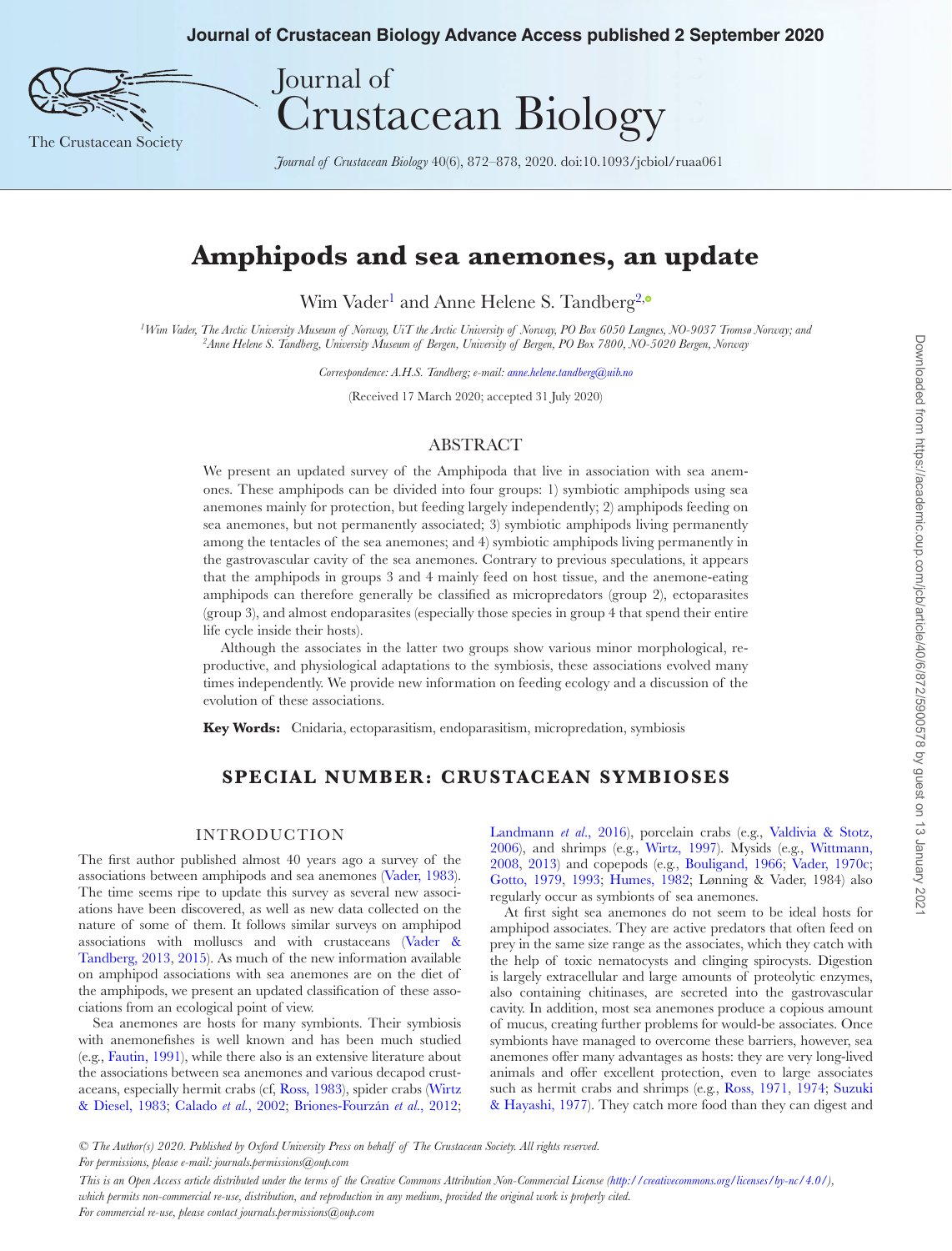eat quickly, and ejected food remains are still of high nutritive value and are eaten by many symbionts. The copious mucus is in fact a high-quality food source and used as such by many copepods (e.g., [Gotto, 1979](#page-4-4); [Lønning & Vader, 1984](#page-5-7)), pycnogonids, as well as by many amphipods.

As was discussed by [Vader \(1983\)](#page-5-0), the amphipods that associate with sea anemones seem to be utilising the anemones very differently. Since 1983, much additional information about the feeding biology of several of the known associates has come about. We still think that amphipods associated with sea anemones can roughly be divided into four groups:

- Group 1. Amphipods using sea anemones mainly for protection, but feeding largely independently.
- Group 2. Amphipods feeding on sea anemones, but not permanently associated.
- Group 3. Amphipods living permanently among the tentacles of the sea anemones.
- Group 4. Amphipods living permanently in the gastrovascular cavity of the sea anemones.

In addition, of course, amphipods also play a more or less important role as food for sea anemones, a topic that will not be dealt with here.

#### TYPES OF ASSOCIATIONS

#### *Group 1. Amphipods using sea anemones primarily for protection, but feeding largely independently*

There are as yet not many recorded cases of amphipods belonging to this group. Most of these records, probably only the tip of the iceberg, are in fact very similar to the many cases where otherwise free-living shrimps (e.g., [Stevens & Anderson, 2000](#page-5-8); [Jonsson](#page-4-7) *et al.*, [2001\)](#page-4-7) and spider crabs [\(Schrieken, 1966](#page-5-9); [Hartnoll, 1970](#page-4-8); [Acuña](#page-4-9)  *et al.*[, 2003](#page-4-9); [Castro, 2015](#page-4-10)) have been found sheltering near large sea anemones. The symbionts find their own food in all these cases, independently from the sea anemones, and the association seems to be a temporary and not very specific one ([Weinbauer](#page-6-7) *et al.*, 1982). Usually this type of associations is facultative: the species concerned are also found free-living or together with other hosts. They primarily obtain protection from their anemone hosts. (It must be admitted, however, that there are very few data on the diet of the amphipods concerned, and part of their food may therefore possibly in some cases be gained from the anemone hosts or they prey.)

This is clearly also the case with the amphipods in this group. *Caprella acanthifera* [Leach, 1814](#page-5-10) is normally free-living ([Krapp-](#page-4-11)[Schickel & Vader, 1998\)](#page-4-11), but was reported by [Stroobants \(1969](#page-5-11); see also [Patzner, 2004\)](#page-5-12) from the Mediterranean Sea moving with impunity among the tentacles of the sea anemones *Anemonia sulcata* (Pennant, 1777) and *Aiptasia couchii* Gosse, 1858. *Abludomelita obtusata* [\(Montagu, 1813](#page-5-13)) was similarly reported by [Hartnoll \(1970\)](#page-4-8) from the Irish Sea as an associate of *Anemonia sulcata*; again, the amphipods, although they elicited some initial response from the tentacles, soon moved around unhindered, while e.g. different species of *Gammarus* [Fabricius, 1775](#page-4-12) were quickly caught and swallowed by the anemones. There is a single record of *A. obtusata* collected from another sea anemone, *Urticina felina* (Linnaeus, 1761) from the Scilly Islands [\(Sanderson, 1973](#page-5-14)). Again*, A. obtusata* is often found free-living, but it is also well known as associate of various echinoderms, especially starfishes [\(Vader, 1978\)](#page-5-15).

There are also various pleustid amphipods probably belonging to this group, but details are as yet largely unknown (see [Vader,](#page-5-0)  [1983](#page-5-0)). *Chromopleustes lineatus* [Bousfield & Hendrycks, 1995](#page-4-13) has been reported from species of *Tealia* Gosse, 1858 in California, and the first author has seen both this species and another unidentified pleustid on *Tealia* sp. in the same area. Pleustid amphipods

belonging to species of *Stenopleustes* [Sars, 1893](#page-5-16) and *Pleusymtes* J.L. [Barnard, 1969](#page-4-14) have also been regularly found as associates of gorgonians (e.g. [Brattegard & Vader, 1972;](#page-4-15) [Gamo & Shinpo,](#page-4-16) [1992;](#page-4-16) [Kumagai & Aoki, 2003;](#page-5-17) [Buhl-Mortensen & Mortensen,](#page-4-17) [2004,](#page-4-17) [2005](#page-4-18); [Myers & Hall-Spencer, 2003](#page-5-18); [Kumagai, 2006](#page-5-19)), and of sponge-hermit crab symbioses [\(Gurjanova, 1938](#page-4-19); [Marin](#page-5-20) *et al.*[, 2013\)](#page-5-20). The diet of the pleustid amphipods is known in any of these cases, and there is generally little data on pleustid diets. [Kodama](#page-4-20) *et al.* (2020) suggest that *Dactylopleustes yoshimurai* [Tomikawa, Hendrycks & Mawatari, 2004](#page-5-21), associated with the sea urchin *Strongylocentrotus intermedius* (Agassiz, 1864), feeds on host tissue. If the same should prove to be the case in the pleustid species associated with sea anemones, they would be best classified in group 2 among the amphipods feeding on sea anemones, but not permanently associated with them (see below) because as far as known, these associations are not obligatory.

A special case is that described by [Moore & Cameron \(1999\),](#page-5-22) where the tube-building photid amphipod *Photis longicaudata* ([Bate & Westwood, 1862\)](#page-4-21), normally free-living, was found in high density on the outside rim of the tubes of the ceriantharian *Cerianthus lloydi* Gosse, 1859 in shallow water in the Clyde Sea area of Scotland. These authors speculate that also in this case protection from predators is the main advantage for the amphipods.

#### *Group 2. Amphipods feeding on sea anemones, but not permanently associated with them*

Surprisingly little is known about the food and feeding habits of most amphipod species, although a few authors have furnished many noteworthy data ([Enequist, 1949;](#page-4-22) [Schiecke, 1973;](#page-5-23) [Guerra-Garcia](#page-4-23) *et al*., 2014). Many species of Stegocephalidae appear to feed on Cnidaria. The pelagic *Parandania boecki* ([Stebbing, 1888](#page-5-24)) feeds on medusae [\(Moore & Rainbow, 1989,](#page-5-25) [1992;](#page-5-26) [Coleman, 1990](#page-4-24)), while *Stegocephaloides christianiensis* ([Boeck,](#page-4-25) [1871\)](#page-4-25) and *Andaniopsis nordlandica* [\(Boeck, 1871](#page-4-25)) clearly also are largely cnidarian feeders ([Moore & Rainbow, 1989;](#page-5-25) [1994\)](#page-5-27). Not all Stegocephalidae are cnidarian specialists, however, *Andaniexis abyssi* ([Boeck, 1871\)](#page-4-25) and *A. lupus* [Berge & Vader, 1997](#page-4-26) being much more generalized feeders [\(Moore & Rainbow, 1992](#page-5-26); [Moore](#page-5-27) *et al.*, [1994](#page-5-27) (as *Andaniexis* sp.)). All these species occur bathypelagically or hyperbenthonically, and they are very rarely collected together with their prey. Another cnidarian feeder is the Antarctic iphimediid *Maxilliphimedia longipes* ([Walker, 1906](#page-6-8)) [\(Coleman, 1989](#page-4-27)).

A very special case is that of the family Acidostomatidae (see [Stoddart & Lowry \(2012\)](#page-5-28) for changes in the nomenclature), where the species appear to have their mouthparts highly specialized for piercing and sucking, and thus for feeding on the column of sea anemones ([Dahl, 1964](#page-4-28)*).* Species of *Acidostoma* [Lilljeborg,](#page-5-29) [1865](#page-5-29) are usually found apparently free-living, but a number of reports of their connection with sea anemones has nevertheless been reported: [Della Valle \(1893\)](#page-4-29) found *A. neglectum* [Dahl, 1964](#page-4-28) on *Condylactis aurantiaca* (Della Chiaje, 1825) in the Bay of Naples, while [Ansell \(1969\)](#page-4-30) collected the same species from *Peachia hastata* Gosse, 1855 in Scotland, and [Vader \(1967\)](#page-5-30) found *A. obesum* ([Bate](#page-4-31) [& Westwood, 1861](#page-4-31)) on the large sea anemone *Actinostola callosa* (Verrill, 1882) in western Norway. Many nematocysts were found in the stomach and faeces of the amphipods in several of these cases and in some preserved samples studied by [Dahl \(1964\).](#page-4-28) Species of *Acidostoma* therefore seem to act as 'mosquitoes of the sea,' with sea anemones as their main food source and no great host specificity.

An intriguing record is the one by [Ivanova & Grebelnyi \(2017\),](#page-4-32) who found apparently unharmed specimens of a species of *Conicostoma* in a study of the diet of the Antarctic sea anemone *Urticinopsis antarctica* (Verrill, 1922). Some Conicostomatidae [Lowry](#page-5-28) [& Stoddart, 2012](#page-5-28) may well also be more or less obligate associates (see [Lowry & Stoddart 1994,](#page-5-31) as *Phoxostoma* K.H. [Barnard, 1925](#page-4-33)).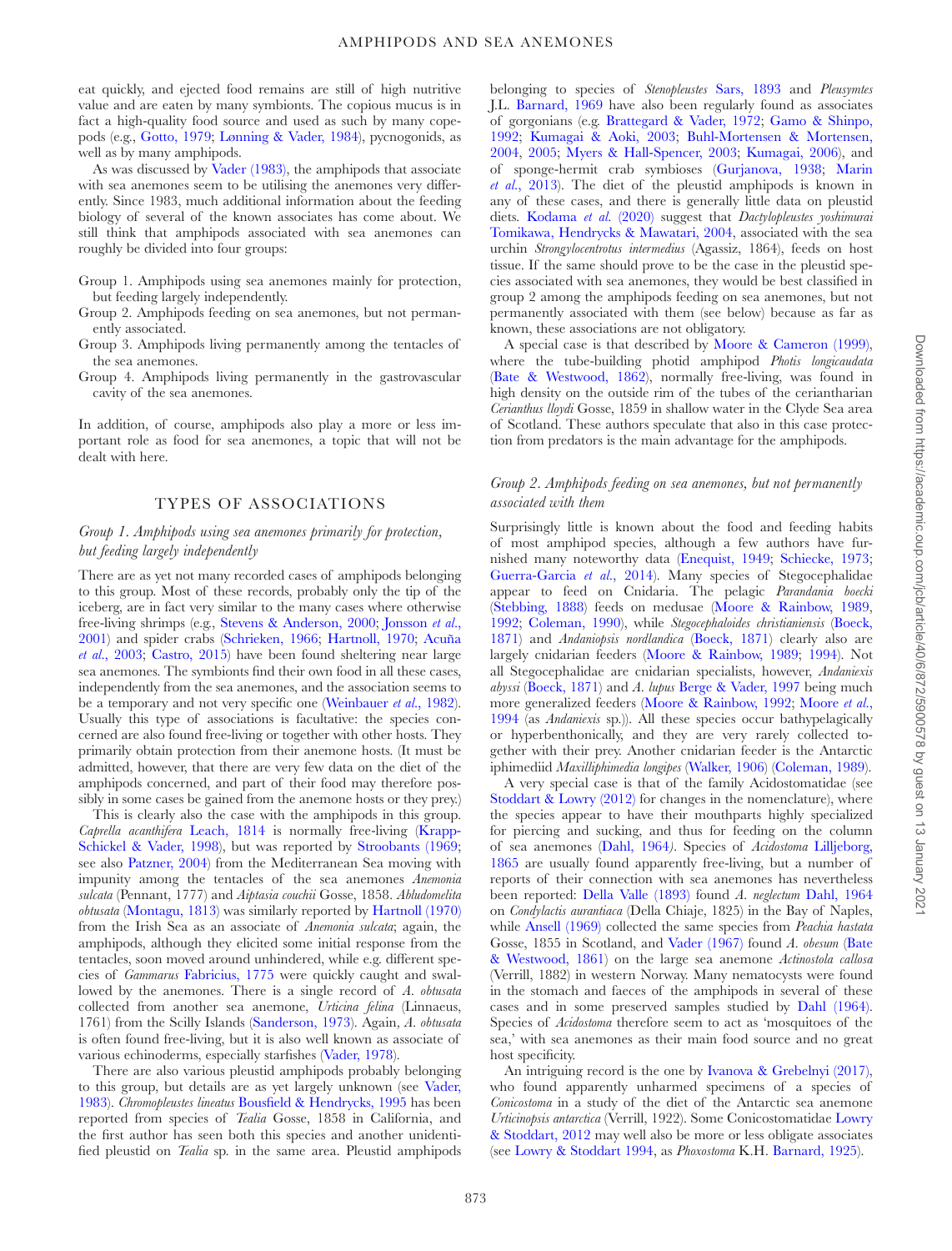#### *Group 3. Amphipods living permanently among the tentacles of sea anemones*

Little is yet known about the biology of these associations. In most cases they seem to be obligatory and quite specific: the amphipods are rarely or never found apparently free-living and occur on only a single or very few host species of sea anemones. The amphipods appear to move around on the host, and often even stay on the tentacles when the sea anemone contracts. [Elmhirst \(1925\)](#page-4-34) noted, however, that an alternate host, *Tealia felina* (Linnaeus, 1767), swallowed and killed the amphipod *Stenula solsbergi* ([Schneider, 1884\)](#page-5-32) 'without hesitation.'

Most of the amphipods in this group belong to Stenothoidae [\(Table 1](#page-2-0)). In addition, there are as yet unconfirmed reports of an *Amphilochus* sp. on *Bartholomea annulata* (Lesueur, 1817) in Florida, of '*Orchomene* s.l.' on *Metridium senile* (Linnaeus, 1767) in Alaska and California, and *Lysianopsis* sp. together with *Anthopleura elegantissima* (Brandt, 1835) [\(Vader, 1983\)](#page-5-0); a few specimens of *Leucothoe* sp. have also been found together with sea anemones ([Vader, 1983](#page-5-0)). Many amphipods have also been reported from gorgonians. Most of these amphipods are members of Stenothoidae, but various species of Pleustidae have also been found in these associations. ([Brattegard & Vader, 1972](#page-4-15); [Fenwick & Steele, 1983](#page-4-35); [Buhl-](#page-4-17)[Mortensen & Mortensen, 2004](#page-4-17), [2005](#page-4-18)).

Some additional information is known about the symbiosis between *Stenothoe brevicornis* [Sars, 1883](#page-5-33) and its host *Actinostola callosa* (Verrill, 1882) [\(Vader & Krapp-Schickel, 1996](#page-5-34)), although it was difficult to recreate the association in the laboratory because of the extreme fragility of the amphipods, who tolerate very little handling. The studied population lives in the Ullsfjord north of Tromsø in Northern Norway at approximately 100 m depth. From 30 to 70% of the *Actinostola* in this area carry between 1 and 20 amphipods, with more in the larger hosts; these numbers are minima, as the amphipods are easily dislodged from their host and there will therefore have been losses during the collecting process. The amphipods apparently live their entire lives on their hosts; they live for one year, the females are iteroparous, and ovigerous females can be found all year. The broods are small  $(6-10$  eggs) in comparison to those of free-living species of *Stenothoe* [Dana, 1852](#page-4-36). The food appears, somewhat surprisingly, to consist mainly of tentacle tissue of the host (although a single harpacticoid copepod was also found) ([Moore](#page-5-27) *et al.*, 1994), and the amphipods therefore seem mainly to live as 'lice' on their host. Presumably the many other associated stenothoids have a similar lifestyle, but there are no data as yet.

Nothing seems to be known about the biology of *Elasmopus calliactis* [Edmondson, 1952](#page-4-37) from the Hawaiian Islands, described as an associate of the sea anemone *Calliactis armillatus* Verrill, 1928; most species of *Elasmopus* are generalist shallow water algal dwellers.

#### *Group 4. Amphipods living permanently in the gastrovascular cavity of their host*

These amphipods belong to the infraorder Lysianassida, but to three widely different families: *Aristias neglectus* [Hansen, 1887](#page-4-38) in Aristiidae [Lowry & Stoddart, 1997](#page-5-35), *Orchomenella recondita* [\(Stasek,](#page-5-36) [1958\)](#page-5-36) in Tryphosidae [Lowry & Stoddart, 1997,](#page-5-35) and *Onisimus normani* [Sars, 1890](#page-5-16) and *O. turgidus* ([Sars, 1879](#page-5-37)) in Uristidae Hurley, 1963. All have been almost exclusively collected from the gastrovascular cavity of their sea anemone hosts, but there are considerable differences in their biology.

*Aristias neglectus* is best known as an associate of Porifera and Ascidiacea, and it has also been found inside a brachiopod [\(Vader,](#page-5-38) [1970a\)](#page-5-38). This species was regularly found, although in small numbers, in the gastrovascular cavity of the large sea anemone *Bolocera tuediae* (Johnston, 1832) at 240 m depth in the Bergen area in Western Norway [\(Vader, 1970b](#page-5-39)). No ovigerous females were found. An as yet unidentified *Aristias* sp. has also been found in sea anemones on the coast of Ghana (J.B. den Hartog, personal communication). Species of *Aristias* are generally considered to be microphagous associates, although we know of no research on the subject.

*Orchomenella recondita* (originally described in the Antarctic genus *Allogaussia* [Schellenberg, 1926](#page-5-40); see [De Broyer & Vader \(1990\)\)](#page-4-39) spends its entire life cycle within the gastrovascular cavity of the intertidal sea anemone *Anthopleura elegantissima* (Brandt, 1835) on the coasts of California and Oregon ([De Broyer & Vader, 1990\)](#page-4-39). Data on its biology have been collated by [Vader \(2020\)](#page-5-41). The amphipods spend their entire life cycle within the host, moulting

<span id="page-2-0"></span>**Table 1.** Overview of known associations where amphipods live permanently among the tentacles of sea anemones. \*Originally described as *Metopa solsbergi,* but transferred to *Stenula* by [Krapp-Schickel & Vader \(2015\)](#page-6-1). Later research by AHST (unpublished data) gives rise to the supposition that there may be sibling species present, one in *Metopa,* the other in *Stenula,* as appears to be the case in *Metopa rubrovittata* [Sars, 1883](#page-5-33) *versus Stenula latipes* [\(Chevreux & Fage,](#page-4-40) [1925](#page-4-40)) ([Krapp-Schickel & Vader, 2015](#page-6-1))

| Amphipod associate                           | Sea anemone host                     | Location                | <b>References</b>             |
|----------------------------------------------|--------------------------------------|-------------------------|-------------------------------|
| Parametopella antholobae Krapp-Schickel &    | Antholoba achates (Drayton, 1849)    | Chile                   | Krapp-Schickel & Vader, 2009  |
| <b>Vader, 2009</b>                           |                                      |                         |                               |
| Stenothoe barrowensis Shoemaker, 1955        | unknown                              | Point Barrow, Alaska    | Shoemaker, 1955; Vader, 1983. |
| Stenothoe bartholomea Krapp-Schickel &       | Bartholomea annulata (Lesueur, 1817) | Florida Keys            | Vader 1983 (as Stenothoe      |
| <b>Vader, 2015</b>                           |                                      |                         | n. sp.), Krapp-Schickel &     |
|                                              |                                      |                         | <b>Vader, 2015</b>            |
| Stenothoe boloceropsis Krapp-Schickel        | Boloceropsis platei McMurrich, 1904  | Chiloe Island, Chile    | Krapp-Schickel et al., 2015   |
| et al., 2015                                 |                                      |                         |                               |
| Stenothoe brevicornis Sars, 1883             | Actinostola callosa (Verrill, 1882)  | Northern Norway         | Vader & Krapp-Schickel, 1996  |
|                                              |                                      | Newfoundland, Canada    | Fenwick & Steele, 1983        |
|                                              | Liponema multicornis (Verrill, 1880) | Stellwagen Bank, Canada | Auster et al., 2011           |
| Stenula pugilla Krapp-Schickel & Vader, 2015 | Haliactis arctica Carlgren, 1921     | Chukchi Sea             | Krapp-Schickel & Vader, 2015, |
|                                              |                                      |                         | (see Vader, 1983, as          |
|                                              |                                      |                         | Stenothoe sp.)                |
| Stenula solsbergi* (Schneider, 1884)         | Metridium senile (Linnaeus, 1767)    | Western Scotland        | Elmhirst, 1925                |
|                                              |                                      | Newfoundland, Canada    | Fenwick & Steele, 1983        |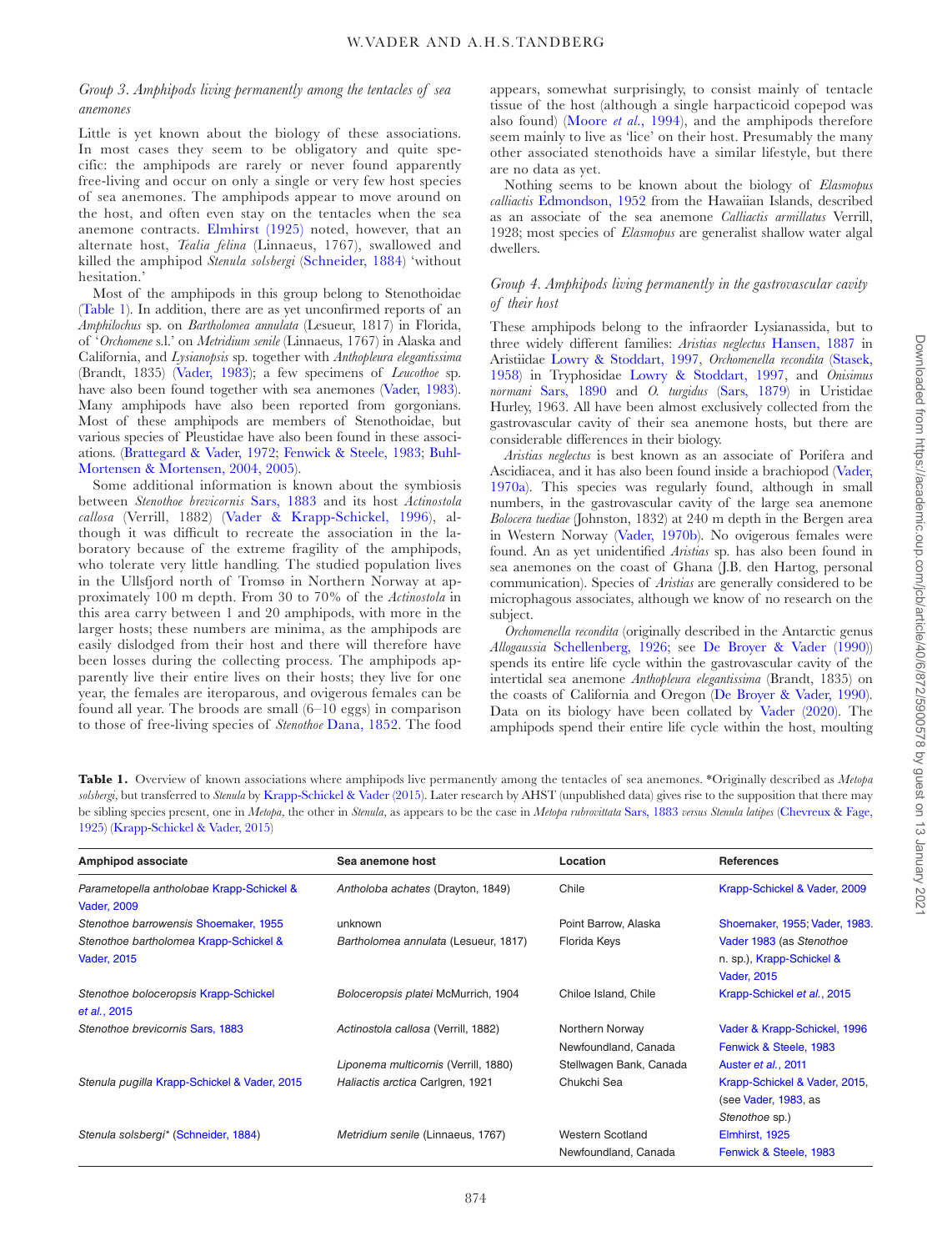and reproducing there. They live for a year and the females usually have two consecutive broods of 8–14 young, considerably less than in free-living congeners of similar size. The diet of *O. recondita* has not yet been elucidated. *Orchomenella recondita* has almost never been found in any other intertidal sea anemone on the California coast, in spite of extensive collecting ([Lønning & Vader, 1984](#page-5-7); [Vader, 2020\)](#page-5-41).

*Onisimus normani* [Sars, 1891](#page-5-16) was originally described by [Sars](#page-5-16)  [\(1890](#page-5-16)–95) from northern Norway, but it was later found to have its main distribution area in western Norway, north to about 68°N (W. Vader *et al*., unpublished data). The species has later been reported from both the western Atlantic Ocean and from the northeastern Pacific Ocean, but [Johnsen \(2002\)](#page-4-42) has shown that these populations in reality represent two different, as yet undescribed taxa, and that the species of *Onisimus* [Boek, 1871](#page-4-25) from sea anemones in northern Norway, earlier also considered to be *O. normani*, in reality belong to the almost forgotten *O. turgidus*, originally described from the Barents Sea.

*O. normani* was studied in western Norway, primarily in the 680m deep Korsfjorden near Bergen, where it was found in numbers inside the large mud sea anemone *Bolocera tuediae* ([Vader,](#page-5-30)  [1967](#page-5-30), [1970b](#page-5-39), [1983](#page-5-0); [Vader & Lønning, 1973](#page-6-9)). The amphipods appear to be obligatory and species-specific associates of *Bolocera*; they infest the host as juveniles and leave it as adults 1 1/2 years later; no ovigerous females have ever been found yet. The diet of *O. normani* has not yet been elucidated, but presumably the species feeds on the mesenteria of its host, as shown for the closely related *O. turgidus*.

*Onisimus turgidus* was studied in the Ullsfjord north of Tromsø, the same area where we also studied *Stenothoe brevicornis* ([Vader,](#page-5-45)  [1975](#page-5-45); [Moore](#page-5-27) *et al.*, 1994 (both as *O. normani*), W. Vader *et al*., unpublished data). The amphipods in this area are most often found inside *Actinostola callosa* and only in small numbers in *Bolocera tuediae*, the exclusive host of *O. normani*. Its life cycle seems to be quite similar to that of *O. normani*; ovigerous females have not yet been found, while both species are parasitized by the cryptoniscid isopod *Parapodascon* [Hansen, 1916](#page-4-43). Moore *et al.* [\(1994\)](#page-5-27) studied the diet of *O. turgidus* (sub. nom. *O. normani*) and found it to be a browser on the mesenterial filaments of its host.

#### DISCUSSION

The reported amphipod species in group 1 (protection only) are probably only a minority of such cases in nature. As is the case for similar associations involving decapods, few adaptations seem to have been necessary, and the species concerned are mainly found free-living and in other associations. In several cases ([Stroobants,](#page-5-11)  [1969](#page-5-11); [Hartnoll, 1970\)](#page-4-8) the loosely associated amphipods are nevertheless reported to have been able to move among the host's tentacles unhindered.

The obligate symbionts of sea anemones (groups 3 and 4) almost all belong to either the Stenothoidea (mainly group 3) or Lysianassida (mainly group 4), but within these taxa the symbiosis with sea anemones appears to have evolved independently many times, as the symbionts are not close relatives, but scattered throughout particular taxonomic groups. The many stenothoid associates in group 3 are not each other's close relatives, and the lysianassids in group 4 even belong to different families.

In the earlier survey ([Vader, 1983](#page-5-0)) it was surmised that the amphipod associates in groups 3 and 4 were mainly commensals, and that their diet consisted largely of 'host secretions and the semidigested prey of the hosts.' Subsequent research [\(Moore](#page-5-27)  *et al.*[, 1994\)](#page-5-27) has shown that at least *Stenothoe brevicornis* and *Onisimus turgidus* largely feed on host tissue, and the same may well be true for many other Stenothoidae in group 3 and for *Orchomenella recondita* in group 4. These associates are therefore not commensals, and as such do not merely share food with their hosts,

but rather must be considered micropredators. We therefore suggest that group 2 may be classified as micropredators, group 3 as ectoparasites, and that group 4 may be considered close to endoparasites, especially for those species that spend their entire life cycle inside their hosts.

The number of morphological adaptations is modest among amphipod symbionts. Clearcut morphological adaptations in the mouthparts are only found in Acidostomatidae (and Conicostomatidae?), both in group 2, where these form a triangular bundle and are specialized for piercing and sucking.

A further obvious adaptation in most symbionts of sea anemones is the general paucity of setosity, probably connected to the danger of entanglement in mucus on or in the hosts. A less obvious trait, prevalent in Stenothoidae and Lysianassoidea, is the much-reduced sexual dimorphism in the obligate symbionts. There is little need for swimming males in species that spend almost their entire life as inquilines. The males of *Orchomenella recondita* have short second antennae ([De Broyer & Vader,](#page-4-39) [1990](#page-4-39)), and even in the not-all-that-motile stenothoids, in which family sexual dimorphism usually is considerable, it is much reduced in many anemone symbionts as in the males of *Stenothoe brevicornis*, which were long considered as unknown [\(Vader &](#page-5-34) [Krapp-Schickel, 1996](#page-5-34)). Sexual dimorphism is very slight in *S. boloceropsis* [\(Krapp-Schickel](#page-5-44) *et al.*, 2015), while it is considerable, as is normal for the genus, in *Parametopella antholobae* ([Krapp-Schickel & Vader, 2009](#page-5-42)). We can only speculate that stenothoids associated with sea anemones are less territorial than other associated stenothoids, who seem to be more territorial [\(Vader & Tandberg, 2013](#page-6-0) (associations with molluscs) and [Vader & Tandberg, 2015](#page-6-1) (associations with crustaceans)). One reason for this might be that there is more space to share in a sea anemone than in a mollusc or on a crustacean.

Sea anemones are predators and often feed on prey of the same size-range as the amphipod associates. No acclimatization behaviour, as is well known from fish associates [\(Fautin, 1991\)](#page-4-0) has ever been shown for amphipod associates, and all the available evidence suggests that in this case the adaptations are not so much behavioural, but rather physiological and/or biochemical. [Vader](#page-6-9) [& Lønning \(1973\)](#page-6-9) have shown, in a series of experiments, that when associated and free-living amphipods are kept together confined within the gastrovascular cavity of the sea anemone host, the free-living species quickly die and are digested, while most symbionts survive unharmed. This 'immunity' is not restricted to the proper host, but exists for many sea anemones [\(Vader &](#page-6-9) [Lønning, 1973;](#page-6-9) [Vader, 2020\)](#page-5-41). Many individuals of *Orchomenella recondita*, however, were killed inside the corallimorpharian *Corynactis californica* Carlgren, 1936 ([Vader, 2020](#page-5-41)). This difference persists, when the amphipods are tested in extracts from the mesenterial filaments, which contain proteolytic enzymes and chitinases [\(Vader & Lønning, 1973\)](#page-6-9). The mechanism of this 'immunity' remains unknown.

There also appear to be reproductive adaptations. Many 'endocommensal' spider crabs have an enlarged pleon and higher fecundity than free-living relatives of the same size [\(Patton,](#page-5-46) [1979\)](#page-5-46). The same is true for parasitic and commensal copepods ([Gotto, 1962,](#page-4-44) [1979](#page-4-4)). But the opposite condition seems to apply to amphipod symbionts of sea anemones. Both in *Orchomenella recondita,* in contrast to free-living species of *Orchomenella* [\(De Broyer](#page-4-39) [& Vader, 1990;](#page-4-39) [Vader, 2020](#page-5-41)), and in *Stenothoe brevicornis*, in contrast to other species of *Stenothoe* ([Vader & Krapp-Schickel, 1996](#page-5-34)), the sea anemone symbionts have clearly lower fecundity (as measured by number of eggs compared to body length) than free-living congeners. The low fecundity of the associated amphipods is probably made possible by the protection afforded by the host, and by these amphipods spending their entire life cycle on or in their hosts, whereas decapods and copepods have free-swimming larvae and need to find a new host for each generation. In the case of the symbiotic species of *Onisimus*, the juveniles need to find a new host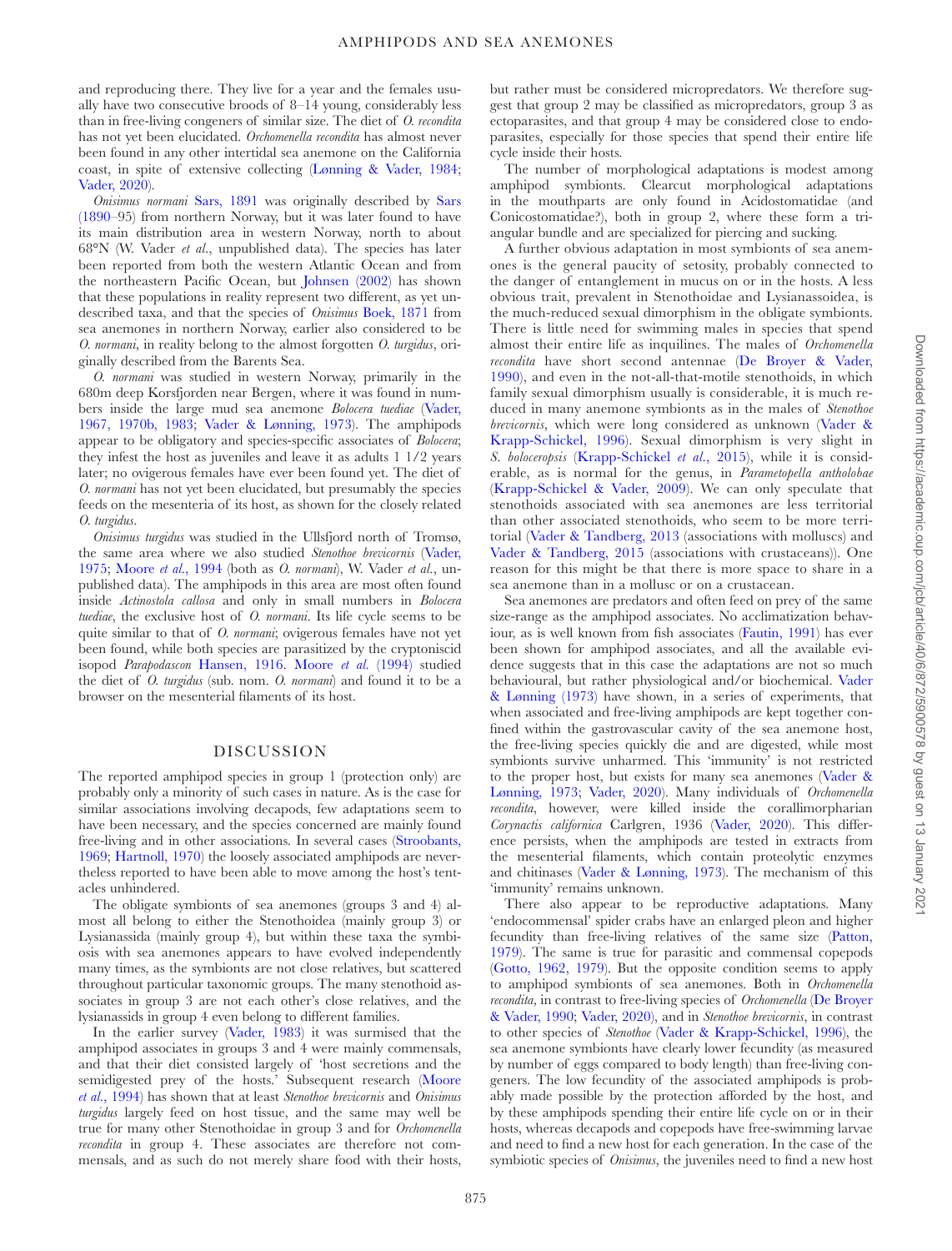for each generation, but in these species ovigerous females have unfortunately not yet been found.

No doubt the associations reported herein only form the tip of an iceberg of as yet undiscovered cases. We also greatly need more research on the general biology and especially the diet of the associated amphipod species, on their dispersal from host to host, and on the whereabouts of the ovigerous *Onisimus* amphipods. This is hopefully just an interim report.

#### ACKNOWLEDGEMENTS

This work har been financially supported by the Norwegian Species Initiative grant 16\_18\_NorAmph2. We thank two anonymous reviewers and the Editor-in-Chief for their time and for their insightful and very valuable comments to our manuscript.

#### REFERENCES

- <span id="page-4-9"></span>Acuña, F.H., Excoffon, A.C. & Scelzo, M.A. 2003. Mutualism between the sea anemone *Antholoba achates* (Drayton, 1846) (Cnidaria: Actiniaria: Actinostolidae) and the spider crab *Libinia spinosa* Milne-Edwards, 1834 (Crustacea: Decapoda: Majidae). *Belgian Journal of Zoology*, **133**: 85–87.
- <span id="page-4-30"></span>Ansell, A.D. 1969. Association of the amphipod *Acidostoma neglectum* Dahl with the anthozoan *Peachia hastata*. *Journal of Natural History*, **3**: 345–347.
- <span id="page-4-41"></span>Auster, P.J., Heinonen, K.B., Watling, L., Parrish-Kuhn, C., Heupel, E. & Lindholm, J. 2011. A rare deep water anemone and its associates in the Stellwagen Bank National Sanctuary (Gulf of Maine, north-west Atlantic). *Marine Biodiversity Records*, **4**: e19 [doi: [10.1017/](https://doi.org/10.1017/S1755267211000200) [S1755267211000200](https://doi.org/10.1017/S1755267211000200)].
- <span id="page-4-14"></span>Barnard, J.L. 1969. The families and genera of marine gammaridean Amphipoda. *Bulletin of the United States National Museum*, **271**: 1–535.
- <span id="page-4-33"></span>Barnard, K.H. 1925. Contributions to the Crustacean Fauna of South Africa n° 8. Further Additions to the List of Amphipoda. *Annals of the South African Museum*, **20**, 5: 319–380, pl. 34.
- <span id="page-4-31"></span>Bate, C.S., Westwood, J.O. 1861. *A history of British sessile-eyed Crustacea*, Parts 1-3. John Van Voorst. London.
- <span id="page-4-21"></span>Bate, C.S., Westwood, J.O. 1862. *A history of British sessile-eyed Crustacea*, Parts 4-10. John Van Voorst, London.
- <span id="page-4-26"></span>Berge, J. & Vader, W. 1997. Atlantic and Mediterranean species of the genus *Andaniexis* Stebbing (Amphipoda: Stegocephalidae). *Journal of Natural History*, **31**: 1429–1455.
- <span id="page-4-25"></span>Boeck, A. 1871. Crustacea Amphipoda Borealia et Arctica. *Forhandlinger i Videnskabs-Selskabet i Christiania*, **1870**: 83–280.
- <span id="page-4-3"></span>Bouligand, Y. 1966. Recherches récentes sur les Copepodes associées aux Anthozoaires. *Symposium of the Zoological Society, London*, **16**: 267–306.
- <span id="page-4-13"></span>Bousfield, E.L. & Hendrycks, E.A. 1995. The Amphipod family Pleustidae on the Pacific coast of North America. Part III. Subfamilies Parapleustinae, Dactylopleustinae and Pleusirinae: Systematics and distributional ecology. *Amphipacifica*, **2**: 65–133.
- <span id="page-4-15"></span>Brattegard, T. & Vader, W. 1972. A collection of Peracarida from Møre and Romsdal, northwestern Norway. *Sarsia*, **49**: 33–40.
- <span id="page-4-2"></span>Briones-Fourzán, P., Pérez-Ortix, M., Negrete-Soto, E., Barradas-Ortiz, C. & Lozano-Álvarez, E. 2012. Ecological traits of Caribbean sea anemones and symbiotic crustaceans. *Marine Ecology Progress Series*, **470:** 55–68.
- <span id="page-4-17"></span>Buhl-Mortensen, E.L. & Mortensen, P.B. 2004. Crustaceans associated with the deep-water gorgonian corals *Paragorgia arborea* (L., 1758) and *Primnoa resedaeformis* (Gunn., 1763). *Journal of Natural History*, **38**: 1233–1247.
- <span id="page-4-18"></span>Buhl-Mortensen, E.L. & Mortensen, P.B. 2005. Symbiosis in deep-water corals. *Symbiosis*, **37**: 33–61.
- <span id="page-4-1"></span>Calado, R.J., Dionisio, G. & Dinis, M.T. 2002. Decapod crustaceans associated with the snakelocks anemone *Anemonia sulcata*. Living there or just passing by? *Scientia Marina*, **71**: 287–292.
- <span id="page-4-10"></span>Castro, P. 2015. Symbiotic Brachyura. In: *Treatise on zoology – anatomy, taxonomy, biology. The Crustacea* (P. Castro, P.J.F. Davie, D. Guinot, F.R. Schram & J.C. von Vaupel Klein, eds.), Vol. **9C-II**, pp 543–582. Brill, Leiden & Boston.
- <span id="page-4-40"></span>Chevreux, E. & Fage, L. 1925. Amphipodes. *Faune de France.*, **9**: 1–488.
- <span id="page-4-27"></span>Coleman, C.O. 1989. On the nutrition of two Antarctic Acanthonotozomatidae (Crustacea: Amphipoda). Gut contents and functional morphology of mouthparts. *Polar Biology*, **9**: 287–294.
- <span id="page-4-24"></span>Coleman, C.O. 1990. Anatomy of the alimentary canal of *Parandania boecki* (Stebbing, 1888) (Crustacea, Stegocephalidae) from the Antarctic Ocean. *Journal of Natural History*, **24**: 1573–1583.
- <span id="page-4-28"></span>Dahl, E. 1964. The amphipod genus *Acidostoma*. *Zoologische Mededelingen*, **39**: 48–58.
- <span id="page-4-36"></span>Dana, J.D. 1852. Conspectus crustaceorum quae in orbis terrarum circumnavigatione, Carolo Wikles e classe Reipublicae Faederatae Duce, lexit et descripsit Jacobus D. Dana, Pars III (Amphipoda n°1). *Proceedings of the American Academy of Arts and Sciences*, **2**: 201–220.
- <span id="page-4-39"></span>De Broyer, C. & Vader, W. 1990. Revision and notes on the biology of *Orchomenella recondita* (Stasek, 1958), an associate of sea anemones. *Beaufortia*, **41**: 31–38.
- <span id="page-4-29"></span>Della Valle, A. 1893. Gammarini del Golfo di Napoli. *Fauna Flora Golf Neapel* **20**, I–XI, 1–948, I– LIV, Pls. I– LXI.
- <span id="page-4-37"></span>Edmondson, C.H. 1952. Some Central Pacific crustaceans. *Occasional Papers*, *Bernice P. Bishop Museum*, **20**: 183–342.
- <span id="page-4-34"></span>Elmhirst, R. 1925. Associations between the amphipod genus *Metopa* and coelenterates. *Scottish Naturalist*, **1925**: 149–150.
- <span id="page-4-22"></span>Enequist, P. 1949. Studies on the soft-bottom amphipods of the Skagerak. *Zoologiska Bidrag från Uppsala*, **28**: 297–492.
- <span id="page-4-12"></span>Fabricius, J.C. 1775 Systema Entomologiae, sistens Insectorum Classes, Ordines, Genera, Species, adjectis Sysnonymis, Locis, Descriptionibus, Observationibus. Officina Libraria, Kortii, Flensburgi et Lipsiae.
- <span id="page-4-0"></span>Fautin, D.G. 1991. The anemonefish symbiosis. What is known and what not. *Symbiosis*, **10**: 23–46.
- <span id="page-4-35"></span>Fenwick, G. D. & D. H. Steele. 1983. Amphipods of Placentia Bay, Newfoundland. *Memorial University Newfoundland, Occasional Papers in Biology*, **7**: 1–22.
- <span id="page-4-16"></span>Gamo, S. & Shinpo, Y. 1992. A new gammaridean amphipod *Pleusymtes symbiotica*, ectosymbiotic with a Japanese gorgonacean octocoral, *Melithaea flabellifera* (Kükenthal) from Sagami Bay. *Scientific Reports of Yokohama State University, Section B*, **39**: 1–11.
- <span id="page-4-44"></span>Gotto, R.V. 1962. Egg number and ecology in commensal and parasitic copepods. *Annals and Magazine of Natural History,* Series 13, **5**: 97–107.
- <span id="page-4-4"></span>Gotto, R.V. 1979. The association of copepods with marine invertebrates. *Advances in Marine Biology*, **16**: 1–109.
- <span id="page-4-5"></span>Gotto, R.V. 1993. Commensal and parasitic copepods associated with marine invertebrates (and whales). *Synopses of the British Fauna* (New Series), **46**: 1–254.
- <span id="page-4-23"></span>Guerra-García, J.M., Tierno de Figueroa, C., Navarro-Barranco, C., Ros, M., Sánchez-Morales, J.E. & Moreira, J. 2014. Dietary analysis of the marine Amphipoda (Crustacea: Peracarida) from the Iberian peninsula. *Journal of Sea Research*, **85**: 508–517.
- <span id="page-4-19"></span>Gurjanova. E. 1938. [Amphipoda Gammaridea of Siaukhu Bay and Sudzukhi Bay (Japan Sea).] *Reports of the Japan Sea Hydrobiological Expedition of the Zoological Institute of the Academy of Sciences USSR in 1934*, **1**: 241–404 [in Russian].
- <span id="page-4-38"></span>Hansen H.J. 1887. Malacostraca marina Groenlandiae occidentalis. Oversigt over det vestlige Gr*ø*nlands Fauna av malakostrake Havkrebsdyr. *Videnskabelige Meddelelser fra Dansk Naturhistorisk Forening,* Series 4, **9**: 5–226.
- <span id="page-4-43"></span>Hansen, H. J. 1916. Crustacea Malacostraca. III. V. The order Isopoda. *The Danish Ingolf–Expedition*,  $3(5)$ : iii + 1–262.
- <span id="page-4-8"></span>Hartnoll, R.G. 1970. The relationship of an amphipod and a spider crab with the snakelocks anemone. *Report of the Marine Biological Station, Port Erin,* **83**: 37–42.
- <span id="page-4-6"></span>Humes, A.G. 1982. A review of Copepoda associated with sea anemones and anemone-like forms (Cnidaria, Anthozoa). *Transactions of the American Philosophical Society*, **72**(2): 1–120.
- <span id="page-4-32"></span>Ivanova, N.Y. & Grebelnyi, S.D. 2017. On the food of the Antarctic sea anemone *Urticinopsis antarctica* Carlgren, 1927 (Actiniidae, Actiniaria, Anthozoa). *Journal of the Marine Biological Association of the United Kingdom*, **97**: 29–34.
- <span id="page-4-42"></span>Johnsen, J.R. 2002. *The taxonomy of* Onisimus. M.Sc. thesis, University of Tromsø, Norway.
- <span id="page-4-7"></span>Jonsson, L.G., Lundälv, T. & Johannesson, K. 2001. Symbiotic associations between anthozoans and crustaceans in a temperate coastal area. *Marine Ecology Progress Series*, **209**: 189–195.
- <span id="page-4-20"></span>Kodama, M., Hayakawa, J. & Kawamura, T. 2020. Aggregation of *Dactylopleustes* (Amphipoda: Pleustidae) to diseased areas on the host sea-urchin. *Marine Biodiversity* [doi: [10.1007/s12526-020-01100-9\]](https://doi.org/10.1007/s12526-020-01100-9).
- <span id="page-4-11"></span>Krapp-Schickel, T & Vader, W. 1998. What is, and what is not, *Caprella acanthifera* Leach, 1814 (Amphipoda, Caprellidea)? Part 1: the *acanthifera* group. *Journal of Natural History*, **32**: 949–967.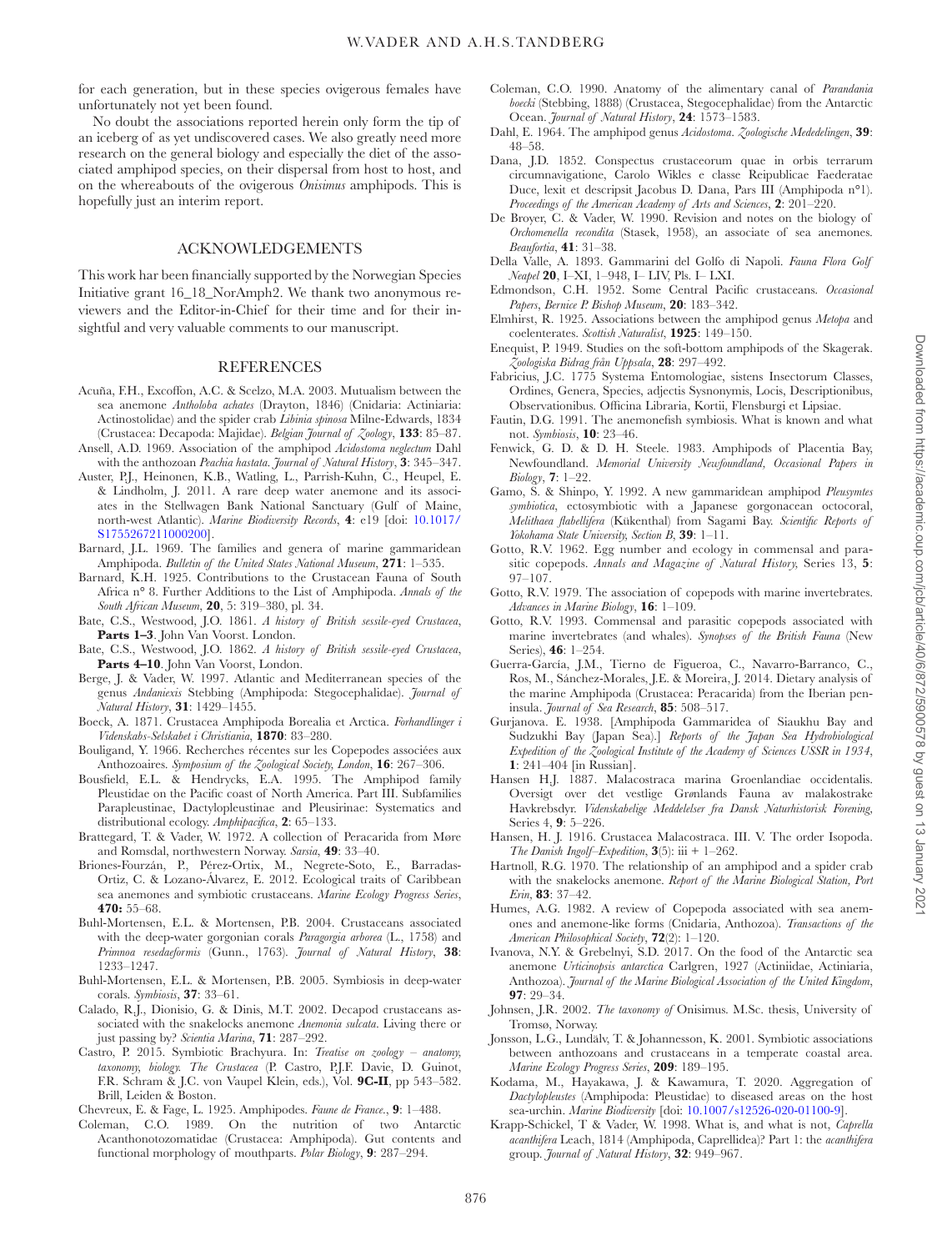- <span id="page-5-42"></span>Krapp-Schickel, T. & Vader, W. 2009. A new *Parametopella* species (Crustacea, Amphipoda, Stenothoidae) from *Antholoba achates* (Anthozoa, Actiniaria) from Coquimbo, Chile (with remarks on *Parametopa alaskensis* (Holmes)). *Journal of the Marine Biological Association of the United Kingdom*, **89**: 1281–1287.
- Krapp-Schickel, T. & Vader, W. 2015. Stenothoids living with or on other animals. *Zoosystematics and Evolution*, **91**: 215–246.
- <span id="page-5-44"></span>Krapp-Schickel, T., Häussermann, V. & Vader, W. 2015. A new *Stenothoe* species (Crustacea: Amphipoda: Stenothoidae) living on *Boloceropsis platei* (Anthozoa: Actiniaria) from Chilean Patagonia. *Helgoland Marine Research*, **69**: 213–220.
- <span id="page-5-19"></span>Kumagai, N.H. 2006. Distance effects on patterns and processes of dispersal in an octo-coral-associated amphipod. *Marine Ecology Progress Series*, **321**: 203–214.
- <span id="page-5-17"></span>Kumagai, N.H. & Aoki, M.N. 2003. Seasonal changes in the epifaunal community on the shallow-water gorgonian *Melithaea flabellifera*. *Journal of the Marine Biological Association of the United Kingdom*, **83**: 1221–1222
- <span id="page-5-2"></span>Landmann, S.W., Meyer, R., Böttcher, A., Pfannkuchen, M. & Melzer, R.R. 2016. Field experiments on individual adaptation of the spider crab *Inachus phalangium* to its sea anemone host *Anemonia viridis* in the northern Adriatic Sea. *Mediterranean Marine Science*, **17**: 333–339.
- <span id="page-5-10"></span>Leach, W.E. 1814. Crustaceology. *The Edinburgh Encyclopaedia*, **7**: 402–403, 429–434 [appendix].
- <span id="page-5-29"></span>Lilljeborg, W. 1865. Bidrag till kännedomen om underfamiljen Lysianassina innom underordningen Amphipoda bland kräftdjuren. *Nova Acta Regiae Societatis Scientarum Upsaliensis*, **3**: 1–25.
- <span id="page-5-7"></span>Lønning, S. & Vader, W. 1984. Sibling species of *Doridicola* (Copepoda: Lichomolgidae) from California sea anemones: biology and host specificity. *Journal of Experimental Marine Biology & Ecology*, **73**: 99–135.
- <span id="page-5-31"></span>Lowry, I.K. & Stoddart, H.E. 1994. Taxonomy of the lysianassoid genera *Phoxostoma* K. H. Barnard, *Conicostoma* Lowry & Stoddart, and *Ocosingo* J. L. Barnard (Amphipoda, Gammaridea). *Crustaceana*, **47**: 192–208.
- <span id="page-5-35"></span>Lowry, J.K. & Stoddart, H. E. 1997. Amphipoda, Crustacea IV. Families Aristiidae, Cyphocarididae, Endevouridae, Lysianassidae, Scopelocheiridae, Uristidae. *Memoirs of the Hourglass Cruises*, **10**: 1–148.
- Lowry, J.K. & Stoddart, H.E. 2012. Australian and South African conicostomatine amphipods (Amphipoda: Lysianassoidea: Lysianassidae: Conicostomatinae subfam. nov.). *Zootaxa*, **3248**: 43–65.
- <span id="page-5-20"></span>Marin, I., Sinelnikov, S. & Sokolova, A. 2013. Ecological remarks and re-description of the hermit-crab associated pleustid *Pleusymtes japonica* (Gurjanova, 1938) (Crustacea, Amphipoda, Pleustidae, Pleusymtinae) from the Sea of Japan. *Zootaxa*, **3640**: 581–588.
- <span id="page-5-13"></span>Montagu, G. 1813. Descriptions of several new or rare animals, principally marine, discovered on the south coast of Devonshire. *Transactions of the Linnean Society of London*, **11**: 1–26.
- <span id="page-5-22"></span>Moore, P.G. & Cameron, K.S. 1999. A note on a hitherto unreported association between *Photis longicaudata* (Crustacea: Amphipoda) and *Cerianthus lloydii* (Anthozoa: Hexacorallia). *Journal of the Marine Biological Association of the United Kingdom*, **79**: 369–370.
- <span id="page-5-25"></span>Moore, P.G. & Rainbow, P.S. 1989. Feeding biology of the mesopelagic gammaridean amphipod *Parandania boecki* (Stebbing, 1888) (Crustacea: Amphipoda: Stegocephalidae) from the Atlantic Ocean. *Ophelia*, **30**: 1–19.
- <span id="page-5-26"></span>Moore, P.G. & Rainbow, P.S. 1992. Aspects of the biology of iron, copper and other metals in *Andaniexis abyssi*, with notes on *Andaniopsis nordlandica* and *Stegocephalus inflatus*, from Norwegian waters. *Sarsia*, **76**: 215–225.
- <span id="page-5-27"></span>Moore, P.G., Rainbow, P.S. & Vader, W. 1994. On the feeding and comparartive biology of iron in coelenterate-associated gammaridean Amphipoda (Crustacea) from N. Norway. *Journal of Experimental Marine Biology & Ecology*, **178**: 2015–231.
- <span id="page-5-18"></span>Myers, A.A. & Hall-Spencer, J.M. 2003. A new species of amphipod crustacean, *Pleusymtes comitari* sp. nov., associated with gorgonians on deep-water coral reefs off Ireland. *Journal of the Marine Biological Association of the United Kingdom*, **83**: 1029–1032.
- <span id="page-5-46"></span>Patton, W.K. 1979. On the association of the spider crab, *Mithrax* (*Mithraculus) cinctimanus* (Stimpson) with Jamaican sea anemones. *Crustaceana*, Supplement, **5**: 55–68.
- <span id="page-5-12"></span>Patzner, R.A. 2004. Associations with sea anemones in the Mediterranean Sea. A review. *Ophelia*, **58**: 1–11.
- <span id="page-5-4"></span>Ross, D.M. 1971. Protection of hermit crabs (*Dardanus* spp) from octopus by commensal sea anemones (*Calliactis* spp). *Nature*, **230**: 401–402.
- <span id="page-5-5"></span>Ross, D.M. 1974. Evolutionary aspects of associations between crabs and sea anemones. In: *Symbiosis in the sea* (W.B. Vernberg, ed.), pp 111–125. University of South Carolina Press, Columbia, SC, USA.
- <span id="page-5-1"></span>Ross, D.M. 1983. Symbiotic relations. In: *The biology of Crustacea. 7. Behavior and Ecology*. (F.J. Vernberg & W.B. Vernberg, eds.), pp. 163–212. Academic Press, New York.
- <span id="page-5-14"></span>Sanderson, J.M. 1973. A catalogue of the Amphipoda (Crustacea) in the collection of the late D. M. Reid, now in the Royal Scottish Museum, Edinburgh. *Royal Scottish Museum, Information Series, Natural History*, **1**: 1–79.
- <span id="page-5-37"></span>Sars, G.O. 1879. Crustacea et Pycnogonida nova in itinere 2do et 3tio expeditionis Norvegicae anno 1877 & 78 collecta. (Prodromus descriptionis). *Archiv for Mathematik og Naturvidenskab*, **4**: 427–476.
- <span id="page-5-33"></span>Sars, G.O. 1883. Oversigt af Norges Crustaceer med forel*ø*bige Bem*æ*rkninger over de nye eller mindre bekjente Arter. I. (Podophthalmata-Cumacea-Isopoda- Amphipoda). *Forhandlinger Videnskabs Selskab i Christiania*, **18**: 1–124.
- <span id="page-5-16"></span>Sars, G.O. 1890–1895. *Amphipoda. An account of the Crustacea of Norway with short descriptions and figures of all the species I.* Alb. Cammermeyer, Christiania [Oslo], Norway.
- <span id="page-5-40"></span>Schellenberg, A. 1926. Die Gammariden der Deutschen Sudpolar-Expedition 1901–1903. *Deutsche Sudpolar-Expedition 1901–1903*, **18**(10): 235–414.
- <span id="page-5-23"></span>Schiecke, U. 1973. *Ein Beitrag zur Kenntnis der Systematikk, Biologie und Autökologie mariner Peracarida (Amphipoda, Isopoda, Tanaidacea) des Golfes von Neapel*. Ph.D. thesis, Christian-Albrechts-Universität, Kiel, Germany.
- <span id="page-5-32"></span>Schneider, J.S. 1884. Unders*ø*gelser av dyrelivet i de arktiske fjorde. II. Crustacea og Pycnogonida innsamlede i Kv*æ*nangsfjorden 1881. *Tromsø Museum Årshefter*, **7**: 47–134.
- <span id="page-5-9"></span>Schrieken, B. 1966. Spinkrabben en zeeanemonen. *De Levende Natuur*, **68**: 276–279.
- <span id="page-5-43"></span>Shoemaker, C.S. 1955. Amphipods collected at the Arctic Laboratory, office of Naval Research, Point Barrow, Alaska, by G. E. Macginitie. *Smithsonian Miscellaneous Collections*, **128**: 1–78.
- <span id="page-5-36"></span>Stasek, C.R. 1958. A new species of *Allogaussia* (Amphipoda, Lysianassidae) found living within the gastrovascular cavity of the sea-anemone *Anthopleura elegantissima. Journal of the Washington Academy of Sciences*, **48**: 119–127.
- <span id="page-5-24"></span>Stebbing, T.R.R. 1888. Report on the Amphipoda collected by H.M.S. *Challenger* during the years 1873–76. *Reports of the Voyage of the Challenger 1873–1876 (Zoology)*, **29**: 1–1737.
- <span id="page-5-8"></span>Stevens, B.G. & Anderson, P.J. 2000. An association between the anemone, *Cribrinopsis fernaldi*, and shrimps of the families Hippolytidae and Pandalidae. *Journal of Northwest Atlantic Fisheries Science*, **27**: 77–82.
- <span id="page-5-28"></span>Stoddart, H.E. & Lowry, J.K. 2012. Revision of the lysianassoid genera *Acidostoma* and *Shackletonia* (Crustacea: Amphipoda: Acidostomatidae fam. nov.). *Zootaxa*, **3307**: 1–34.
- <span id="page-5-11"></span>Stroobants, G. 1969. Associations entre des anemones de mer (Anthozoaires) et un Crustacé Amphipode. *Les Naturalistes Belges*, **50**: 309–313.
- <span id="page-5-6"></span>Suzuki, K. & Hayashi, K.I. 1977. Five caridean shrimps associated with sea anemones in central Japan. *Publications of the Seto Marine Biological Association,* **24**: 193–208.
- <span id="page-5-21"></span>Tomikawa, K. O., Hendrycks, E. & Mawatari, S. F. 2004. A new species of the genus *Dactylopleustes* (Crustacea: Amphipoda: Pleustidae) from Japan, with a partial redescription of *D. Echinoides* Bousfield and Hendrycks, 1995. *Zootaxa*, **674**: 1–14.
- <span id="page-5-30"></span>Vader, W. 1967. Notes on Norwegian amphipods 1–3. *Sarsia*, **29**: 283–294.
- <span id="page-5-38"></span>Vader, W. 1970a. The amphipod, *Aristias neglectus* Hansen, found in association with Brachiopoda. *Sarsia*, **43**: 13–14.
- <span id="page-5-39"></span>Vader, W. 1970b. Amphipods associated with the sea anemone, *Bolocera tuediae*, in western Norway. *Sarsia*, **43**: 87–98.
- <span id="page-5-3"></span>Vader, W. 1970c. *Antheacheres duebeni* M. Sars, a copepod parasitic in the sea anemone, *Bolocera tuediae* (Johnston). *Sarsia*, **43**: 99–106.
- <span id="page-5-45"></span>Vader, W. 1975. The sea anemone, *Bolocera tuediae*, and its copepod parasite, *Antheacheres duebeni*, in northern Norway. *Astarte*, **8**: 37–39.
- <span id="page-5-15"></span>Vader, W. 1978. Associations between amphipods and echinoderms. *Astarte*, **11**: 123–134.
- <span id="page-5-0"></span>Vader, W. 1983. Associations between amphipods (Crustacea: Amphipoda) and sea anemones (Anthozoa, Actiniaria). *Memoirs of the Australian Museum*, **18**: 141–153.
- <span id="page-5-41"></span>Vader, W. 2020. *Orchomenella recondita* (Stasek, 1958), an amphipod living inside sea anemones. *Montenegrin Academy of Sciences and Arts Proceedings, Section of Natural Sciences*, **23**: 171–182.
- <span id="page-5-34"></span>Vader, W. & Krapp-Schickel, T. 1996. Redescription and biology of *Stenothoe brevicornis* Sars (Amphipoda: Crustacea), an obligate associate of the sea anemone *Actinostola callosa* (Verrill). *Journal of Natural History*, **30**: 51–66.